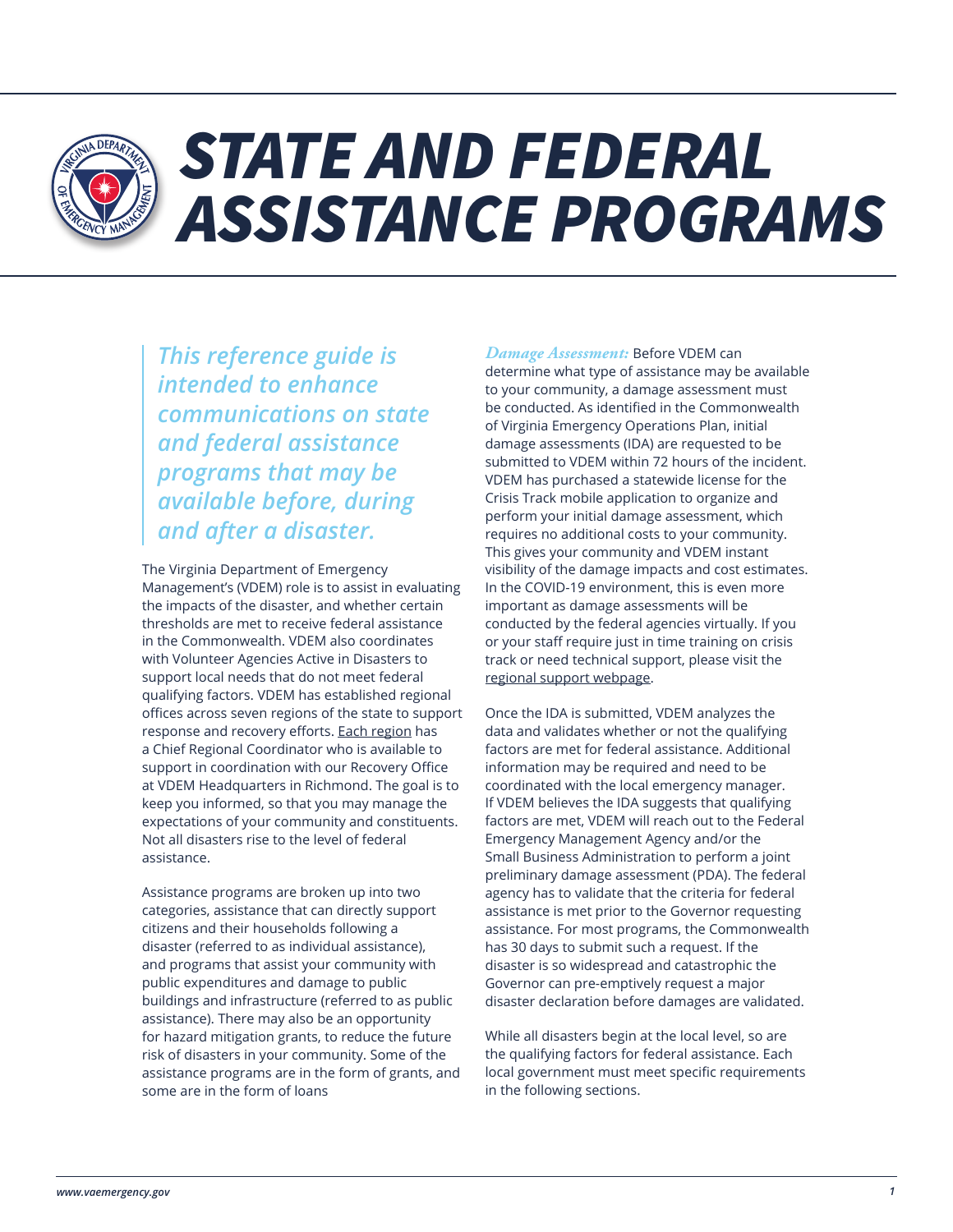# *PROGRAMS FOR INDIVIDUAL CITIZENS*

# **SMALL BUSINESS ADMINISTRATION (SBA)**

### *Program Intent*

The [SBA](https://www.sba.gov/funding-programs/disaster-assistance) is a low interest loan program that helps people recover from disasters and rebuild their lives by providing financial assistance to homeowners, renters, businesses and non-profit organizations of all sizes. This program requires a federal declaration by SBA following the request of the Governor.

## *Local Qualification Factors*

There must be at least 25 structures (residential or commercial) that have uninsured losses totaling at least 40% of the fair market value of the structure. Secondary homes, condominium units, cabins, camps, lake homes, etc., used for recreational purposes cannot be included in this total, as they are not eligible for assistance. If your community does not meet this criteria, then your citizens may still be eligible if a contiguous jurisdiction meets the threshold. This criteria is verified through the damage assessment process.

## *What to expect if program is approved?*

If approved, impacted citizens will be able to apply directly to the SBA for assistance. In the COVID-19 environment, SBA will have phone and online applications – but typically they would open a Disaster Loan Outreach Center (DLOC) in your community.

# **SBA ECONOMIC INJURY DISASTER LOANS**

### *Program Intent*

[This loan](https://www.sba.gov/funding-programs/loans/coronavirus-relief-options/economic-injury-disaster-loans#:~:text=EIDL%20is%20designed%20to%20provide,utilities%2C%20and%20fixed%20debt%20payments.) will provide economic relief to small businesses that are currently experiencing a temporary loss of revenue. Proceeds can be used to cover a wide array of working capital and normal operating expenses, such as continuation to health care benefits, rent, utilities, and fixed debt payments.

## *Local Qualification Factors*

SBA will make an EIDL when: A Governor certifies that at least 5 small businesses in a disaster area have suffered substantial economic injury as a result of the disaster and are in need of financial assistance not otherwise available on reasonable terms. VDEM coordinates with the Virginia Department of Small Business and Diversity Supply on identifying these businesses and the request for assistance.

## *What to expect if program is approved?*

If approved, impacted business owners will be able to apply directly to the SBA for assistance. In the COVID-19 environment, SBA will have phone and online applications.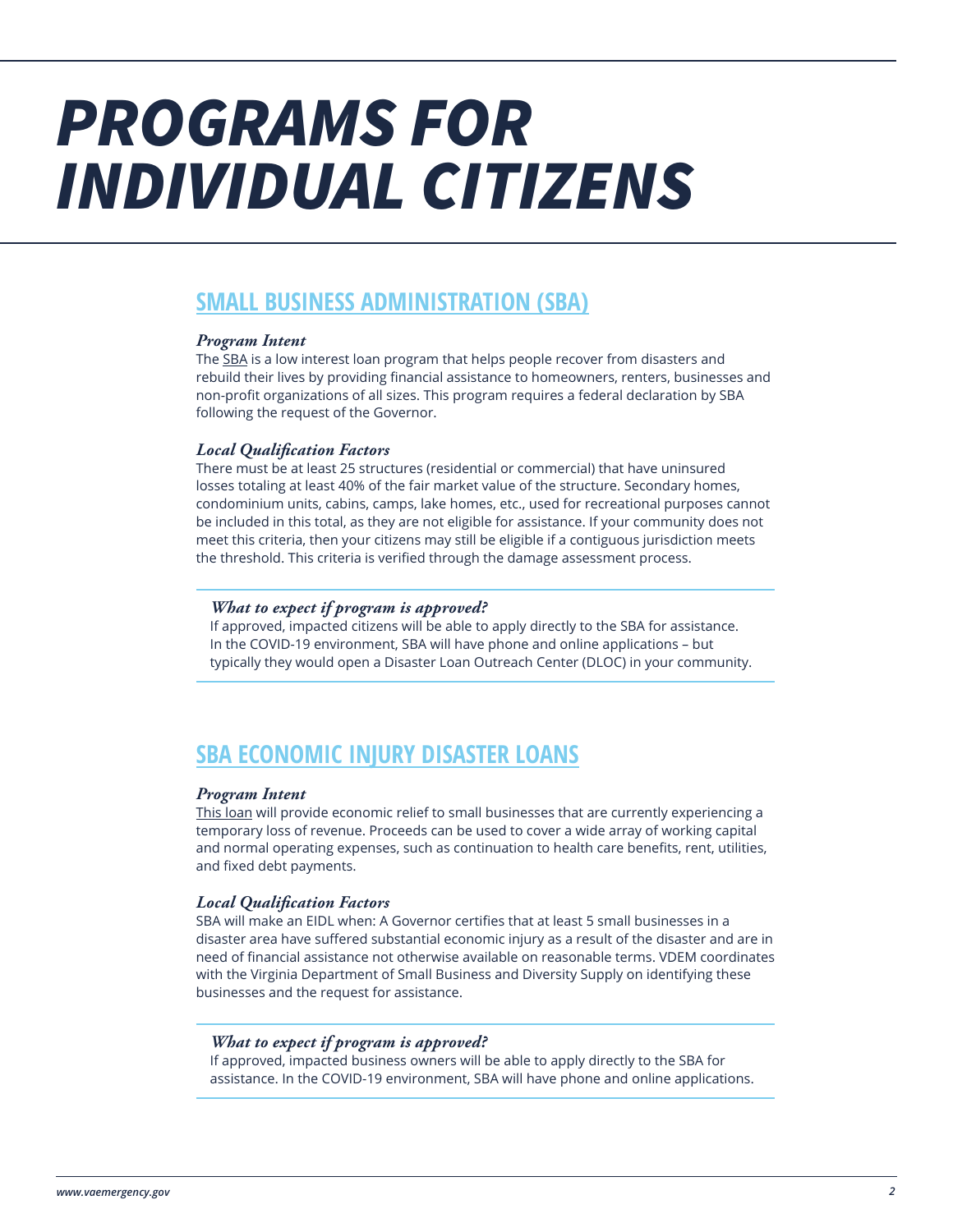# **FEMA INDIVIDUAL ASSISTANCE (IA) PROGRAM - GRANTS TO INDIVIDUAL CITIZENS**

### *Program Intent*

FEMA evaluates each locality's eligibility for IA based on six factors listed below. The damage assessment process informs many of these factors. Uninsured Home and Personal Property Losses is the largest influence on an IA declaration. This program requires a federal declaration by the president, through FEMA following the request of the Governor.

## *Local Qualification Factors*

The FEMA IA declaration process is more of an art than a science, and is more of a subjective decision process by FEMA. If approved, citizens that did not have insurance will be able to apply directly to FEMA for assistance for repairs sustained to their homes.

- **1.** State Fiscal Capacity and Resource Availability
- **2.** Uninsured Home and Personal Property Losses
- **3.** Disaster Impacted Population Profile
- **4.** Impact to Community Infrastructure
- **5.** Casualties
- **6.** Disaster Related Unemployment

### *What to expect if program is approved?*

Individuals have 60 days from the date of Individual Assistance declaration to register for assistance. FEMA may extend the registration period when VDEM requests more time to collect registrations from the affected population. It should be noted that the maximum amount of assistance available through the IA program to a property owner is limited to \$36,000. In the COVID-19 environment, FEMA will allow for phone and online registration and applications – but typically they would open a Disaster Recovery Center (DRC) in your community. DRCs could be open for several months depending on the magnitude of the disaster. Individuals that receive FEMA assistance, will be required to purchase and maintain flood insurance (if flooding was the cause of the damage). VDEM's regional support staff would be available to assist in coordinating the DRC location.

# **VIRGINIA DISASTER RELIEF FUND (VDRF)**

### *Program Intent*

The Fund is as a "tool of last resort" when other state, federal, or private aid is not available to assist victims of disasters. Anyone can donate to the Fund, including individuals, businesses, non-profit organizations, faith-based groups, etc. Donations are tax deductible.

### *Local Qualification Factors*

Individual homeowners are not eligible to apply, however the following applicant organizations may apply on behalf of the homeowner: donor designated charitable organizations, local/regional long term recovery groups, other charitable or faith-based organizations, Virginia Volunteer Organizations Active in Disasters member organizations.

- **1.** The applicant organization must demonstrate that a request for the VDRF grant is the only way to assist the disaster household for the identified need.
- **2.** The applicant organization must have collaborated with the locality and/or local partner volunteer organizations to perform a thorough case-management evaluation of an individual's or disaster household's recovery situation, considering all options to fulfill unmet needs; AND
- **3.** An applicant organization must solicit a letter of support from the locality's emergency manager or designated representative describing what steps have been taken to fulfill the individual or disaster household's unmet needs.

### *What to expect if program is approved?*

This is a program of last resort after all other sources of assistance have been exhausted. Available funding is dependent on balance of the VDRF. Applications are submitted to VDEM, and an advisory committee that includes representatives from the Virginia Department of Housing and Community Development, the Virginia Department of Social Services, and Virginia VOAD review the grant applications. The State Coordinator at VDEM makes the final decision on funding.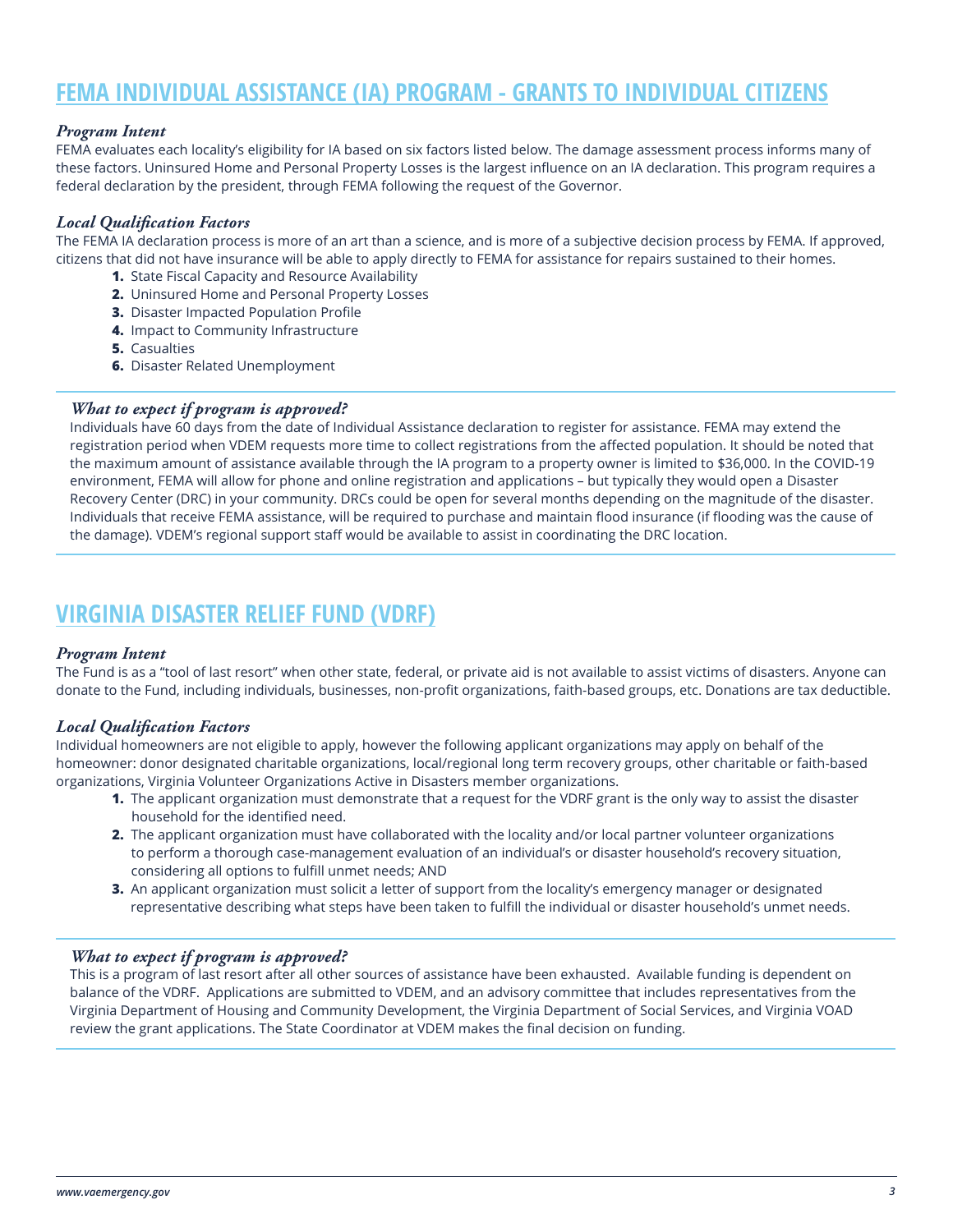# *PROGRAMS FOR PUBLIC DAMAGES AND COSTS*

# **FEMA PUBLIC ASSISTANCE (PA) PROGRAM**

# *Program Intent*

To provide reimbursement to state agencies, local governments, tribal governments, and eligible private non-profit organizations for disaster related expenditures or damages including debris removal, emergency protective measures, roads and bridges, water control facilities, public buildings and contents, public utilities, and parks and recreational facilities. This program only covers uninsured and eligible losses in accordance with FEMA's Public Assistance Program and Policy Guide. Federal assistance is limited to 75% of the eligible costs.

## *Local Qualification Factors*

VDEM has to ensure that cities and counties have sustained damages that meet or exceed \$3.89 per capita in uninsured eligible costs (this can include costs from other state agencies and eligible private non-profit organizations with facilities within the city or county). Town costs are included in county estimates.

In addition to the local threshold, the total disaster costs across the Commonwealth must meet or exceed the \$12.4M threshold for federal assistance. This is verified through the joint preliminary damage assessment process with VDEM and FEMA. If the Commonwealth threshold is not met, then FEMA cannot provide federal assistance.

# *What to expect if program is approved?*

The FEMA PA program could take years to be fully reimbursed for disaster related expenditures. FEMA will set up a Joint Field Office (JFO) with VDEM to process grant applications under this program. In the COVID-19 environment, a virtual JFO has been stood up. All documentation will be required to be submitted electronically through FEMA's Grants Portal. VDEM often seeks contract support to implement disaster operations under this program. Your locality will have 30 days from the federal declaration to submit your Request for Public Assistance in the FEMA Grants Portal. Your locality will be required to identify all of your damages in the form of a damage inventory within 60 days of your recovery scoping meeting with FEMA.

# **KEY ELIGIBILITY POINTS**

## *Contracts*

- All contracts must be compliant with the federal contract provision of 2 CFR 200.17-26, including emergency and exigent circumstances.
- The use of statewide contracts, such as debris removal and monitoring, do not meet all of the local government requirements in the 2 CFR 200.17-26 that would be eligible for reimbursement

## *Debris*

- Private property debris is not eligible for removal under this program unless approved by the Federal Coordinating Officer under extraordinary circumstances.
- Private property debris may be reimbursable for a period of time, if you instruct citizens to bring their debris to the public right of way for removal.
- Temporary debris removal sites need to be consulted with [DEQ](https://www.deq.virginia.gov/Programs/LandProtectionRevitalization/SolidHazardousWasteRegulatoryPrograms/SolidWaste/SevereWeatherPreparednessEmergencyDebrisManagement.aspx) and VDACS for environmental compliance.
- Localities must have separate contractors for debris removal and debris monitoring to prevent fraud and to be eligible for reimbursement.